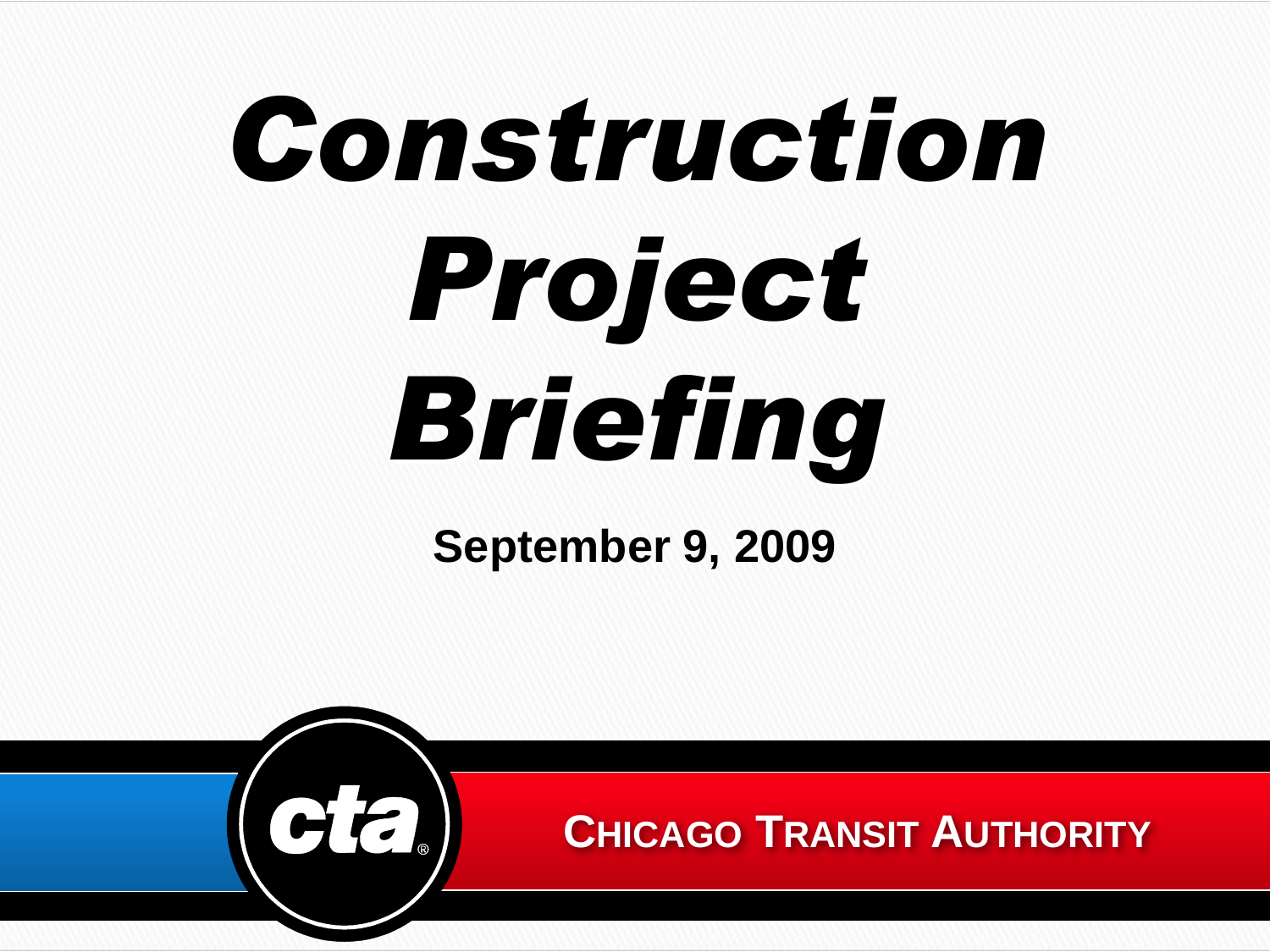## **Today's Presentation**

- **Cermak Station Project**
- **Brown Line Capacity Expansion Project**
- **Subway Escalators Project**
- **Dearborn Subway Tie Replacement Project**
- **Systemwide Communications Upgrade Project**
- **Security Camera Project**
- **Howard Signals Project**
- **Loop Signals Project**
- **Blue Line Signals Project**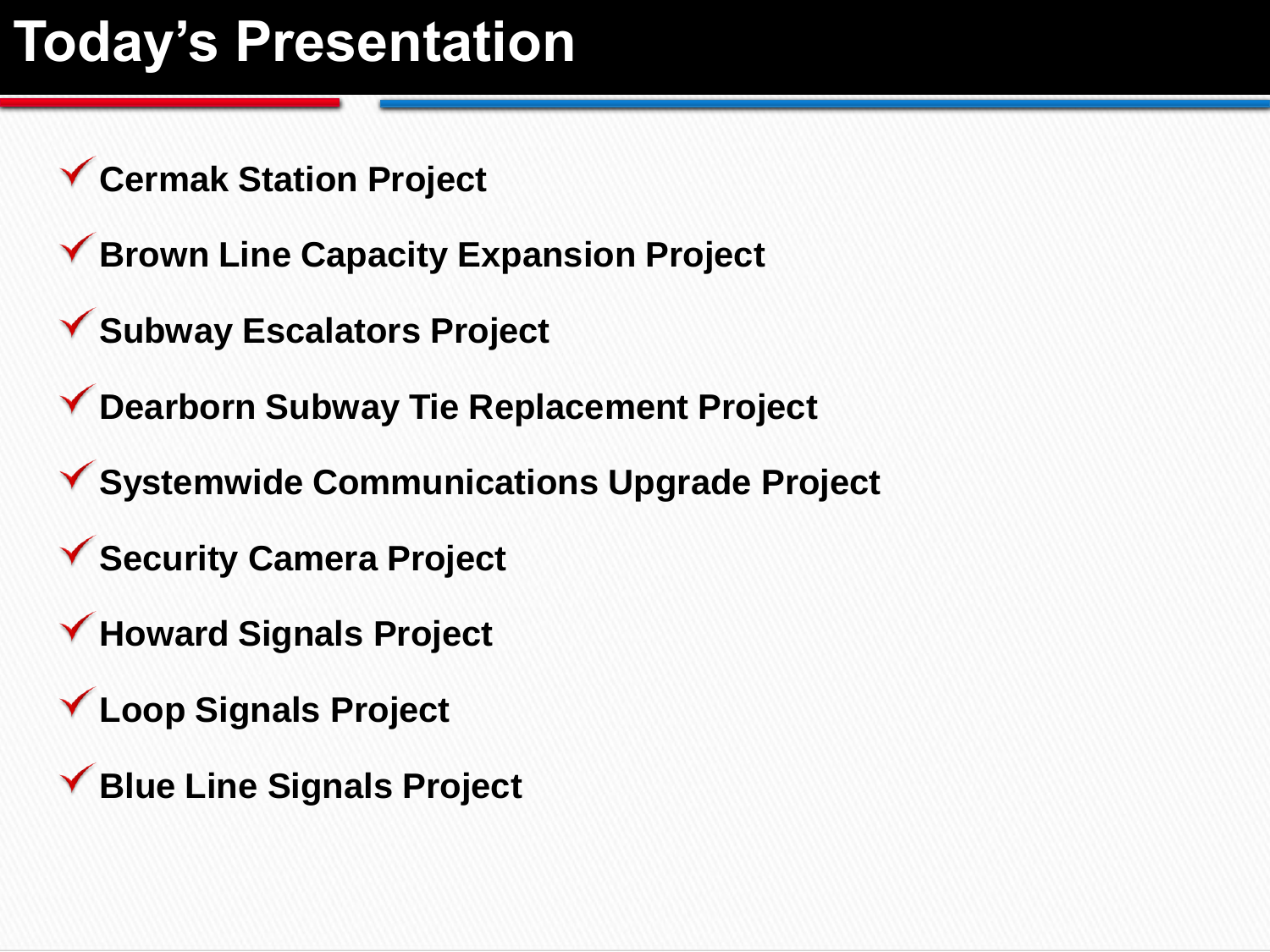## **Project Title: Cermak Station Project Managing Department: Facilities Construction**

| <b>Justification of Need:</b>                             | Reconstruct station entrance after vehicle accident and fatality; make<br>station ADA compliant     |
|-----------------------------------------------------------|-----------------------------------------------------------------------------------------------------|
| <b>Priority of Project:</b>                               | High                                                                                                |
| <b>Project Budget</b>                                     | \$12.5M                                                                                             |
| Earned to Date:                                           | \$0                                                                                                 |
| <b>Percent Change Orders to Construction</b><br>Contract: | $0\%$                                                                                               |
| Percent Time Used to Date:                                | $0\%$                                                                                               |
| <b>Funding Source:</b>                                    | <b>ARRA (Federal Stimulus Funds)</b>                                                                |
| <b>Procurement Status:</b>                                | Project in design; scheduled for zoning concurrence in September and<br>permit approval in October. |
| Estimated Start Date/Estimated Length of<br>Project:      | October 2009 – 15 month construction duration                                                       |
| <b>Project Manager:</b>                                   | Steven Mascheri (GM); Chris Mulcrone (PM)                                                           |

- $\bullet$ New auxiliary entrance at Archer Avenue
- New station house with new revenue equipment, elevator, escalator, and bike racks at Cermak entrance
- Attain ADA compliance upon project completion

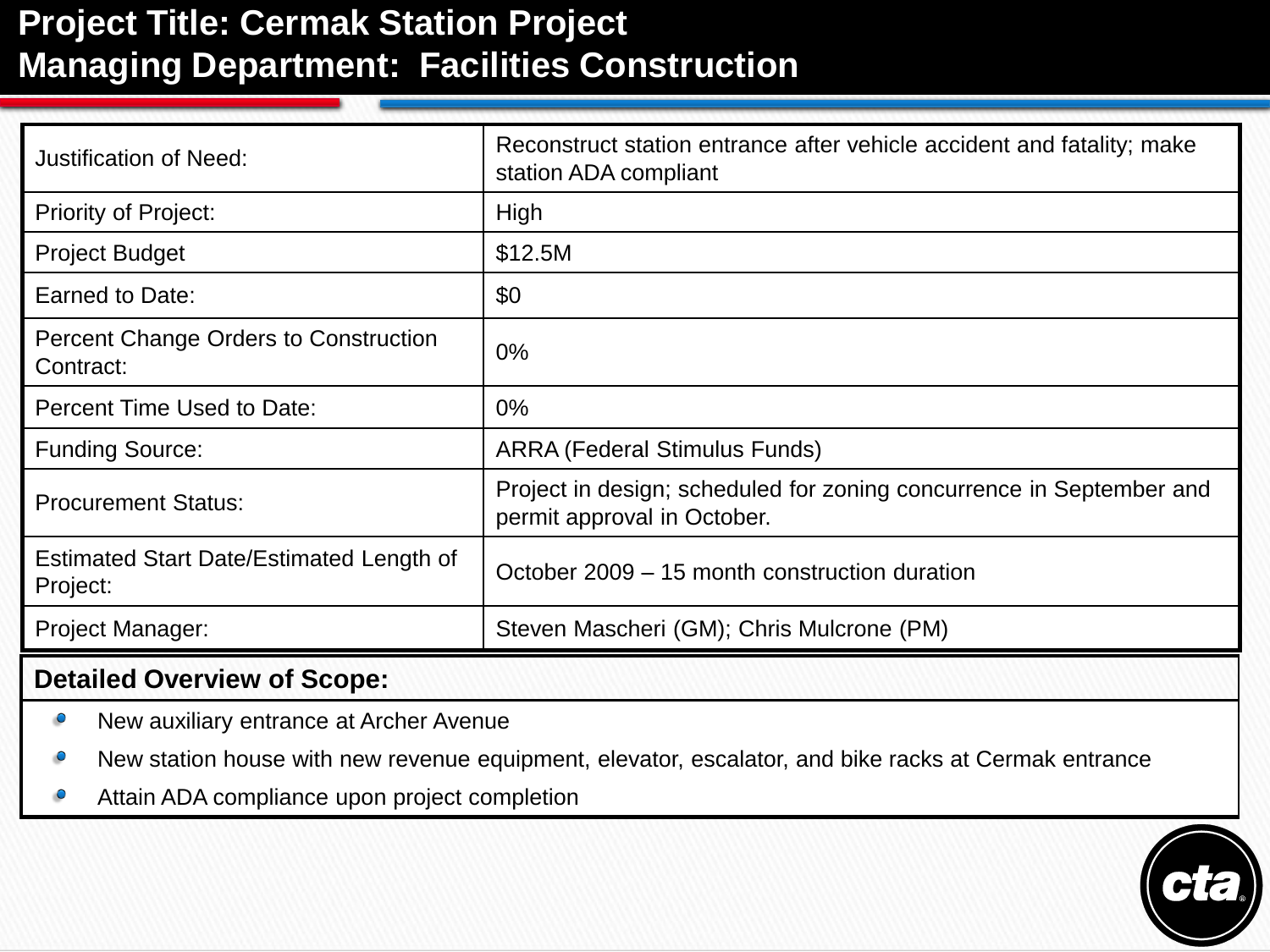## **Project Title: Cermak Station Project Managing Department: Facilities Construction**

| Impact on Customers:                | Cermak entrance will be closed during construction. CTA will construct<br>new Archer entrance to keep station open. |  |
|-------------------------------------|---------------------------------------------------------------------------------------------------------------------|--|
| Benefit to System:                  | • Station will become ADA-compliant                                                                                 |  |
|                                     | Third means of egress from platform for station access & exiting<br>$\bullet$                                       |  |
| <b>Benefit to Community:</b>        | • Station will become ADA-compliant                                                                                 |  |
|                                     | New Archer Avenue auxiliary entrance<br>$\bullet$                                                                   |  |
| Impact on Accessibility:            | Station will become ADA-compliant                                                                                   |  |
| Estimated # of Jobs Created:        | 125                                                                                                                 |  |
| <b>Customer Communication Need:</b> | Cermak entrance to be closed during construction and will reroute<br>customers to Archer auxiliary entrance         |  |

#### **Comparable Projects:**

Brown Line Capacity Expansion Project

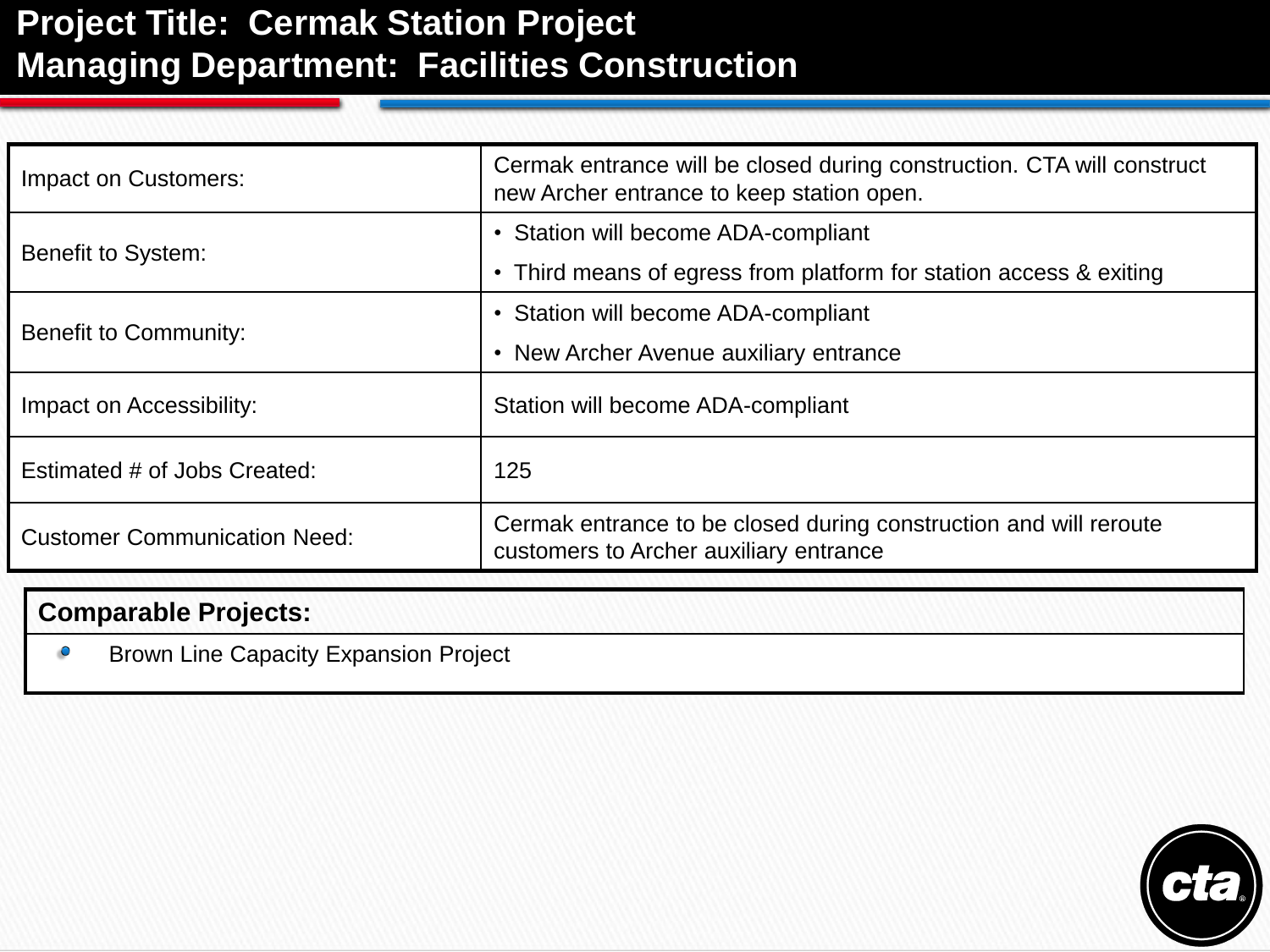## **Project Title: Brown Line Capacity Expansion Project Managing Department: Facilities Construction**

| Justification of Need:                                           | Accommodate increased ridership, provide accessibility,<br>upgrade support systems |
|------------------------------------------------------------------|------------------------------------------------------------------------------------|
| <b>Total Project Budget:</b>                                     | \$529.9M                                                                           |
| Earned to Date:                                                  | \$479.2M or 90.4%                                                                  |
| <b>Percent Change Orders to</b><br><b>Construction Contract:</b> | 7.96% (includes all 7 contracts)                                                   |
| Percent Time Used to Date:                                       | 90%                                                                                |
| <b>Funding Source:</b>                                           | <b>FFGA</b>                                                                        |
| <b>Estimated Start Date/Estimated</b><br>Length of Project       | NTP 12/2004; Completion Date 12/31/2009                                            |
| <b>Project Manager:</b>                                          | Bob Wittmann (GM); Pedro Hurtado and John Titzer (PM)                              |

- Extend platforms to allow for 8-car operations
- Make stations ADA accessible
- Rehab 18 stations; add elevators to 13 stations
- Restore 8 historic stations in agreement with the Illinois Historic Preservation Agency
- Upgrade signal, power and communications delivery system

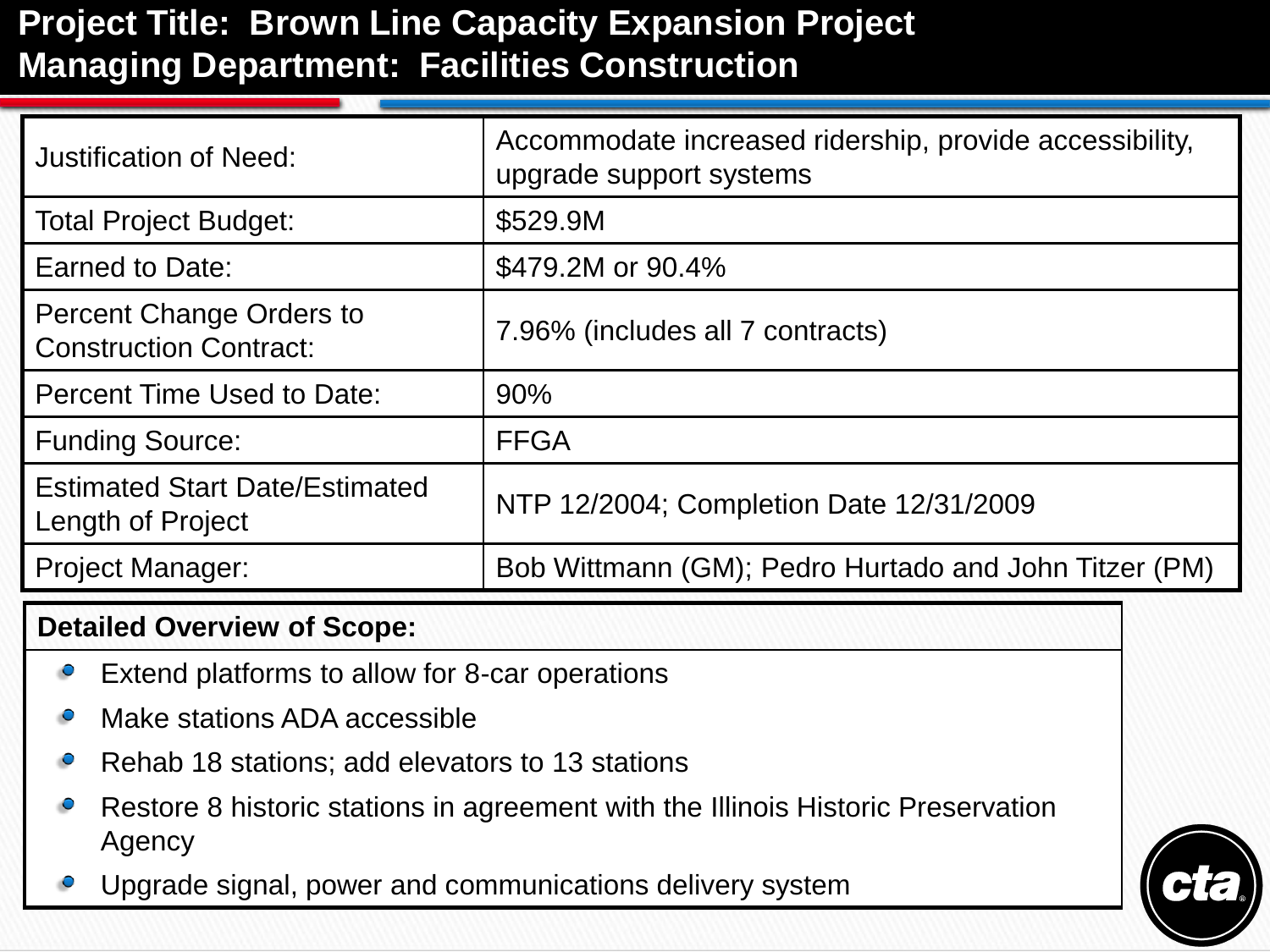## **Project Title: Brown Line Capacity Expansion Project Managing Department: Facilities Construction**

## **Construction Progress**

| <b>Phase</b>              | <b>Description</b>                                                                                                                                                                                                                                                                                                                                                                                                                                                                 | <b>Status</b>                         |
|---------------------------|------------------------------------------------------------------------------------------------------------------------------------------------------------------------------------------------------------------------------------------------------------------------------------------------------------------------------------------------------------------------------------------------------------------------------------------------------------------------------------|---------------------------------------|
| Construction              | <b>Fullerton</b><br>Installation of the elevators, escalators, communications conduit,<br>п<br>electrical work in support rooms, station lighting, concession electrical,<br>and wall panel system continues. Work on the historic stationhouse<br>electrical, and stair system work is ongoing. Installation of stationhouse<br>flooring, painting of structural steel and NB canopy extensions is<br>ongoing. Reconstruction of Fullerton Ave. began the last week of<br>August. | To be<br>complete<br>December<br>2009 |
|                           | <b>Belmont</b><br>Installation of elevators and escalators, electrical work in support rooms,<br>wall panel systems continues. Work in the historic stationhouse is<br>ongoing. Installation of NB canopy extensions is ongoing.<br>Reconstruction of Belmont Ave. began the last week in August. Re-<br>routing of customers through the new station entrance and elimination of<br>the temp station occurred on August 29, 2009.                                                 | To be<br>complete<br>December<br>2009 |
| <b>Delay Explanation:</b> |                                                                                                                                                                                                                                                                                                                                                                                                                                                                                    |                                       |

No current delays.

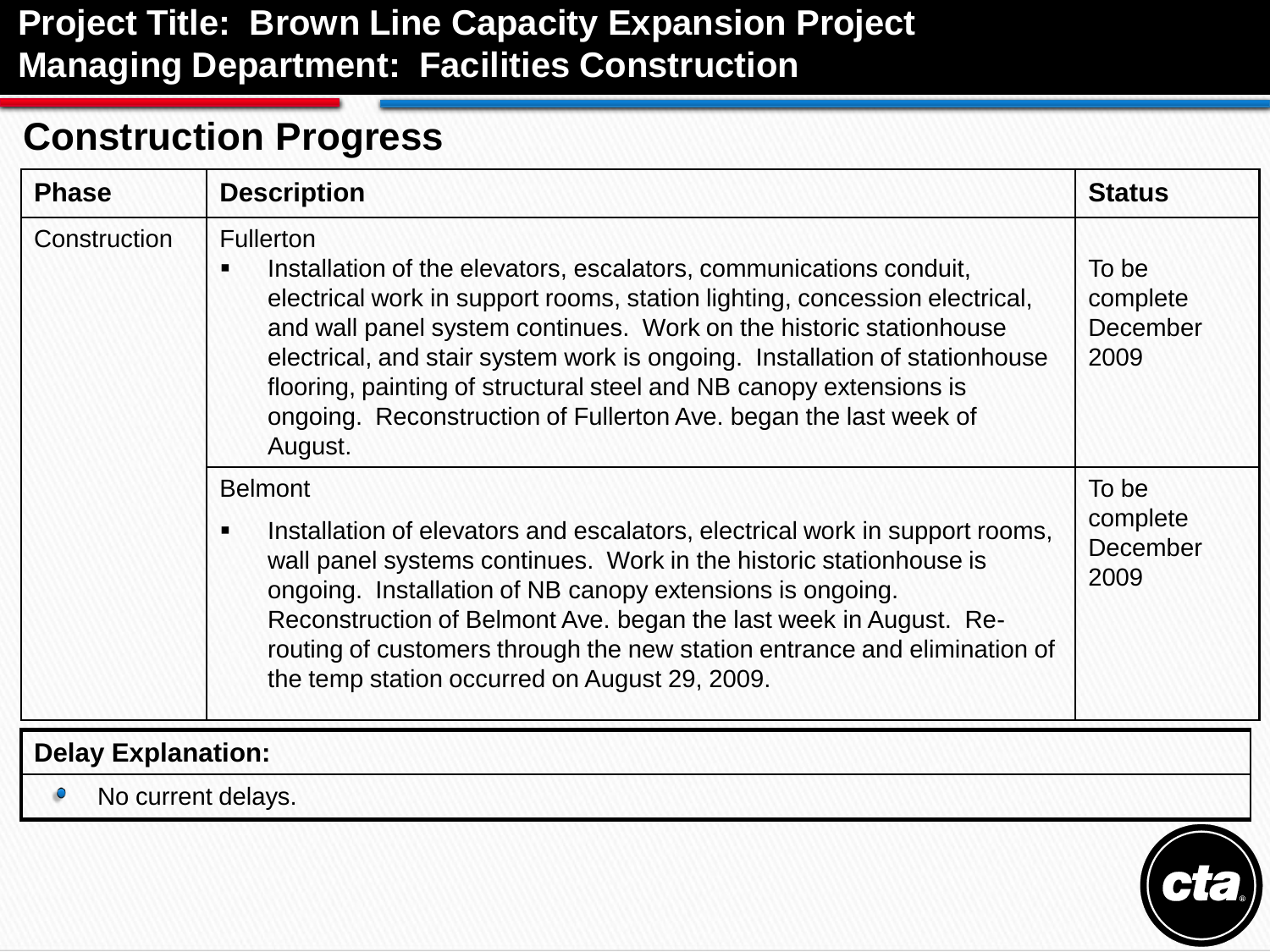## **Project Title: Subway Escalators Managing Department: Facilities Construction**

| <b>Justification of Need:</b>                              | Escalators beyond useful life; high maintenance cost |
|------------------------------------------------------------|------------------------------------------------------|
| <b>Total Project Budget:</b>                               | \$22.8M                                              |
| <b>Construction Contract Value:</b>                        | \$16.7M                                              |
| Earned to Date:                                            | \$12.1M or 73%                                       |
| <b>Percent Change Orders to Construction</b><br>Contract:  | 3.98%                                                |
| <b>Percent Time Used to Date:</b>                          | 60%                                                  |
| <b>Funding Source:</b>                                     | <b>FTA</b>                                           |
| <b>Estimated Start Date/Estimated Length</b><br>of Project | NTP 1/7/08; Completion Date 9/22/10                  |
| <b>Project Manager:</b>                                    | Bob Wittmann (GM); Rick Herndobler (PM)              |

#### **Detailed Overview of Scope:**

Replace nine escalators, reopen one exit and relocate one escalator facility on Red and Blue Lines Subway

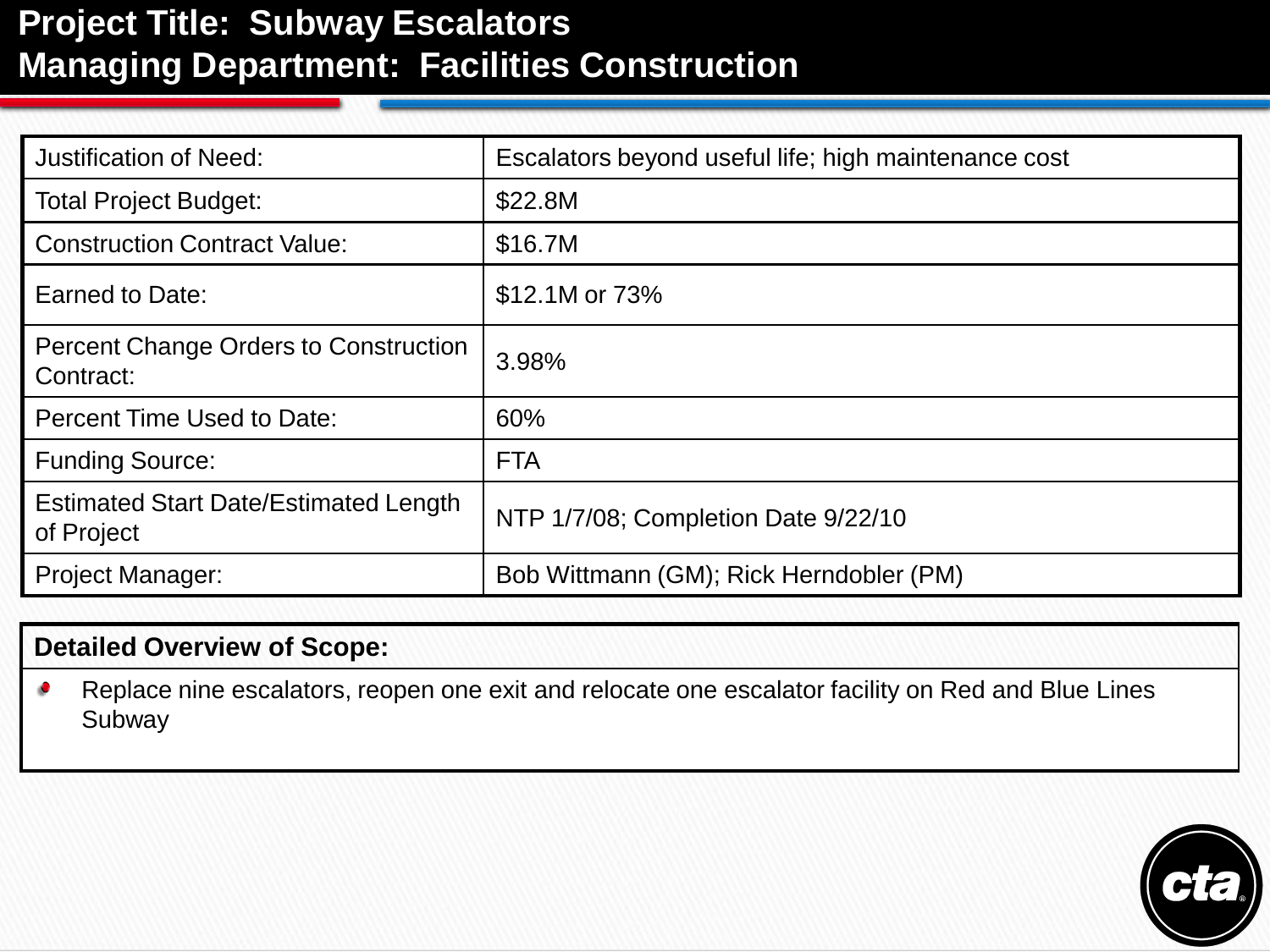## **Project Title: Subway Escalators Managing Department: Facilities Construction**

## **Construction Progress**

| <b>Phase</b>              | <b>Description</b><br><b>Status</b>                                                    |                                            |  |
|---------------------------|----------------------------------------------------------------------------------------|--------------------------------------------|--|
| <b>Completed</b>          | Jackson/Van Buren Red (street to mezzanine escalator)                                  | <b>Returned to service</b><br>2/19/09      |  |
|                           | Monroe/Adams Red (platform to mezzanine escalator)                                     | Returned to service<br>3/19/09             |  |
|                           | Adams/Jackson Red (street to mezzanine escalator)                                      | Returned to service<br>4/18/09             |  |
|                           | Randolph/Washington Blue (platform to mezzanine escalator)                             | Returned to service 5/4/09                 |  |
| <b>Construction</b>       | Monroe/Adams Red (street to mezzanine escalator)                                       | <b>Return to service</b><br>November 2009  |  |
|                           | Adams/Jackson Red (street to mezzanine escalator)                                      | <b>Return to service</b><br>September 2009 |  |
|                           | Harrison Red (platform to mezzanine escalator)                                         | Return to service<br>September 2009        |  |
| Remaining                 | Madison/Monroe Blue (platform to mezzanine)<br>Construction to begin<br>September 2009 |                                            |  |
|                           | Monroe/Adams Red (street to mezzanine)                                                 | <b>TBD</b>                                 |  |
| <b>Delay Explanation:</b> |                                                                                        |                                            |  |

Monroe/Adams street to mezzanine escalator existing upper pit too small, modifications designed and built resulting in a return to service delay. No effect on Contract Substantial Completion.

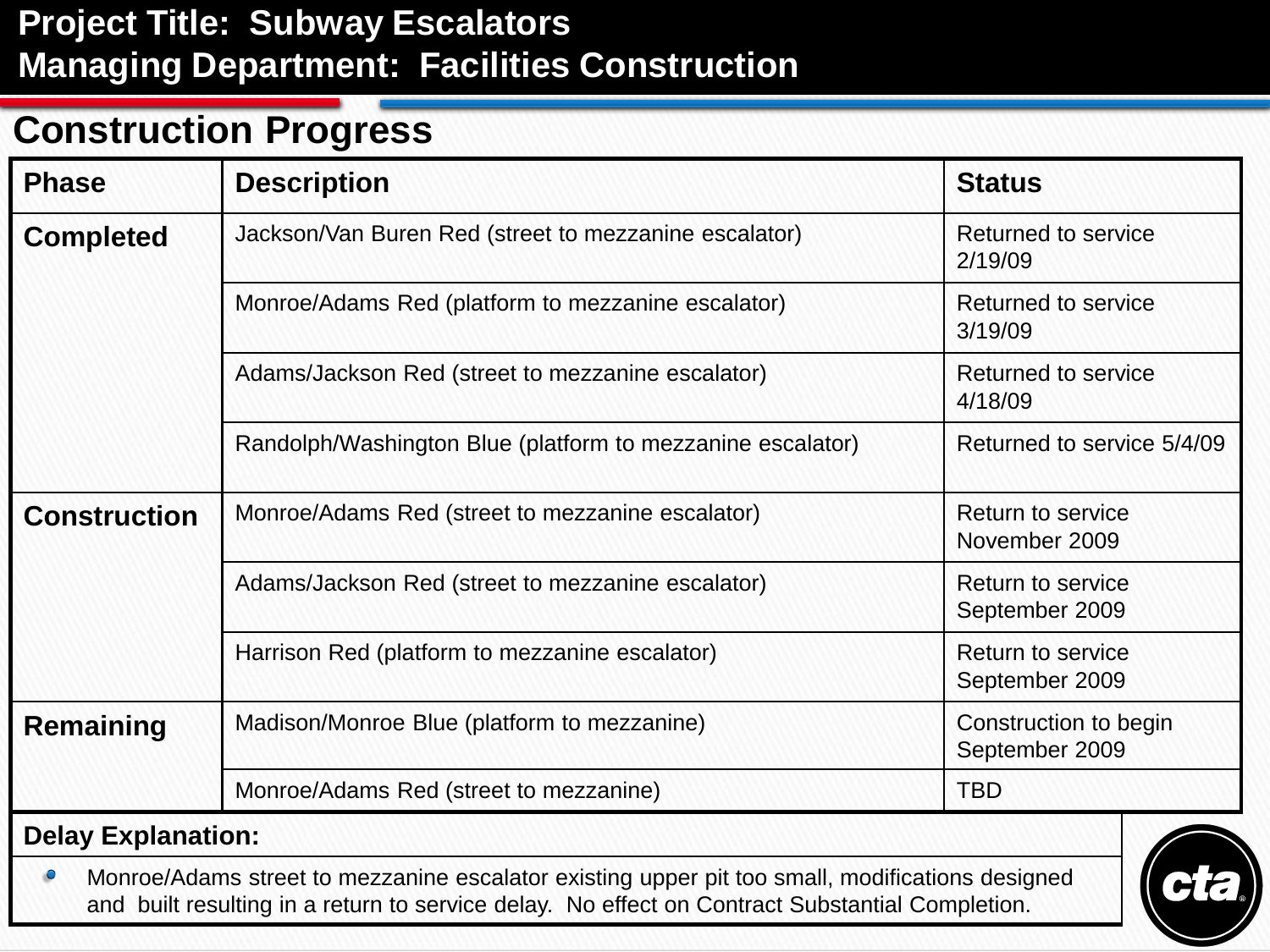## **Project Title: Dearborn Subway Tie Replacement Project Managing Department: Power & Way Construction**

| <b>Justification of Need:</b>                             | Growing number of slow zones in Dearborn Subway                                 |
|-----------------------------------------------------------|---------------------------------------------------------------------------------|
| <b>Priority of Project:</b>                               | Critical                                                                        |
| <b>Total Project Budget:</b>                              | \$87.8M                                                                         |
| <b>Construction Contract Value:</b>                       | \$58M                                                                           |
| Earned to Date:                                           | \$19.4M                                                                         |
| <b>Percent Change Orders to Construction</b><br>Contract: | 2.5%                                                                            |
| Percent Time Used to Date:                                | 33%                                                                             |
| <b>Funding Source:</b>                                    | <b>ARRA</b>                                                                     |
| <b>Procurement Status:</b>                                | Completed                                                                       |
| Estimated Start Date/Estimated Length of<br>Project:      | NTP $3/27/09$ ; Total project length = 345 days from NTP (March 7,<br>$2010$ ). |
| <b>Project Manager:</b>                                   | Carole Morey (GM); David Heard (PM)                                             |

#### **Detailed Overview of Scope:**

Work includes replacement of all wooden half-ties and ballasted track with direct fixation track systems, replacement of portions of running rail and all contact rail and contact rail chairs, special track work in LaSalle Crossover, negative return and signal work, concrete repair in deteriorated sections of tunnel and foot walk, and grouting and sewer cleaning.

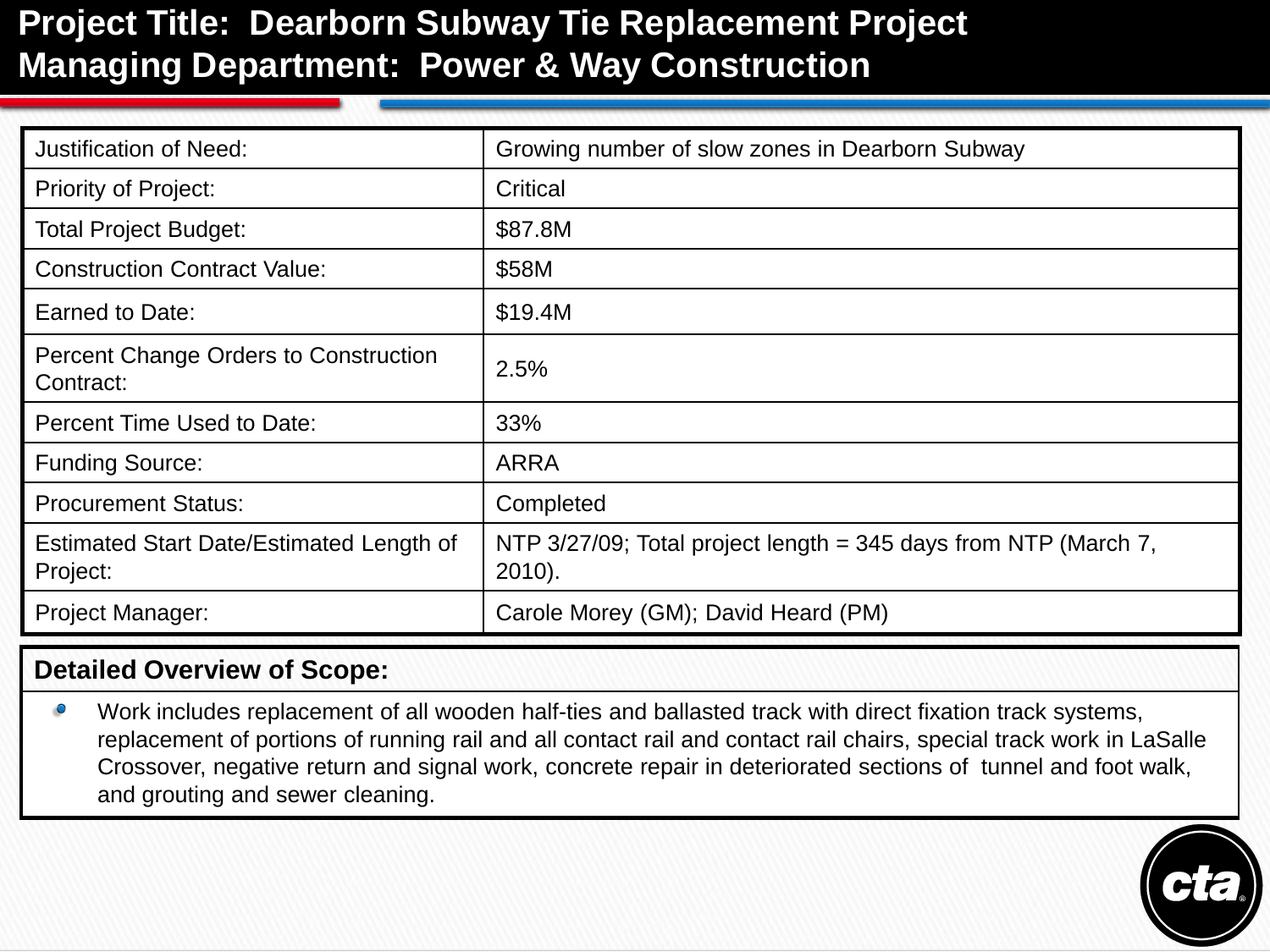## **Project Title: Dearborn Subway Tie Replacement Project Managing Department: Power & Way Construction**

| Impact on Customers:                | One construction season (2009-2010); 8 Single Tracks, 15 Line Cuts                           |
|-------------------------------------|----------------------------------------------------------------------------------------------|
| Benefit to System:                  | Slow zones in Dearborn Subway will be eliminated; can safely run trains<br>at higher speeds. |
| <b>Benefit to Community:</b>        | Faster commute time through the Dearborn subway once construction is<br>complete.            |
| Impact on Accessibility:            | N/A                                                                                          |
| Estimated # of Jobs Created:        | 400                                                                                          |
| <b>Customer Communication Need:</b> | Project website, signage, additional Customer Assistants at Blue Line<br><b>Stations</b>     |

#### **Comparable Projects:**

- Block 37 Half Tie Project (Red and Blue Lines)
- State Street Subway Tie Project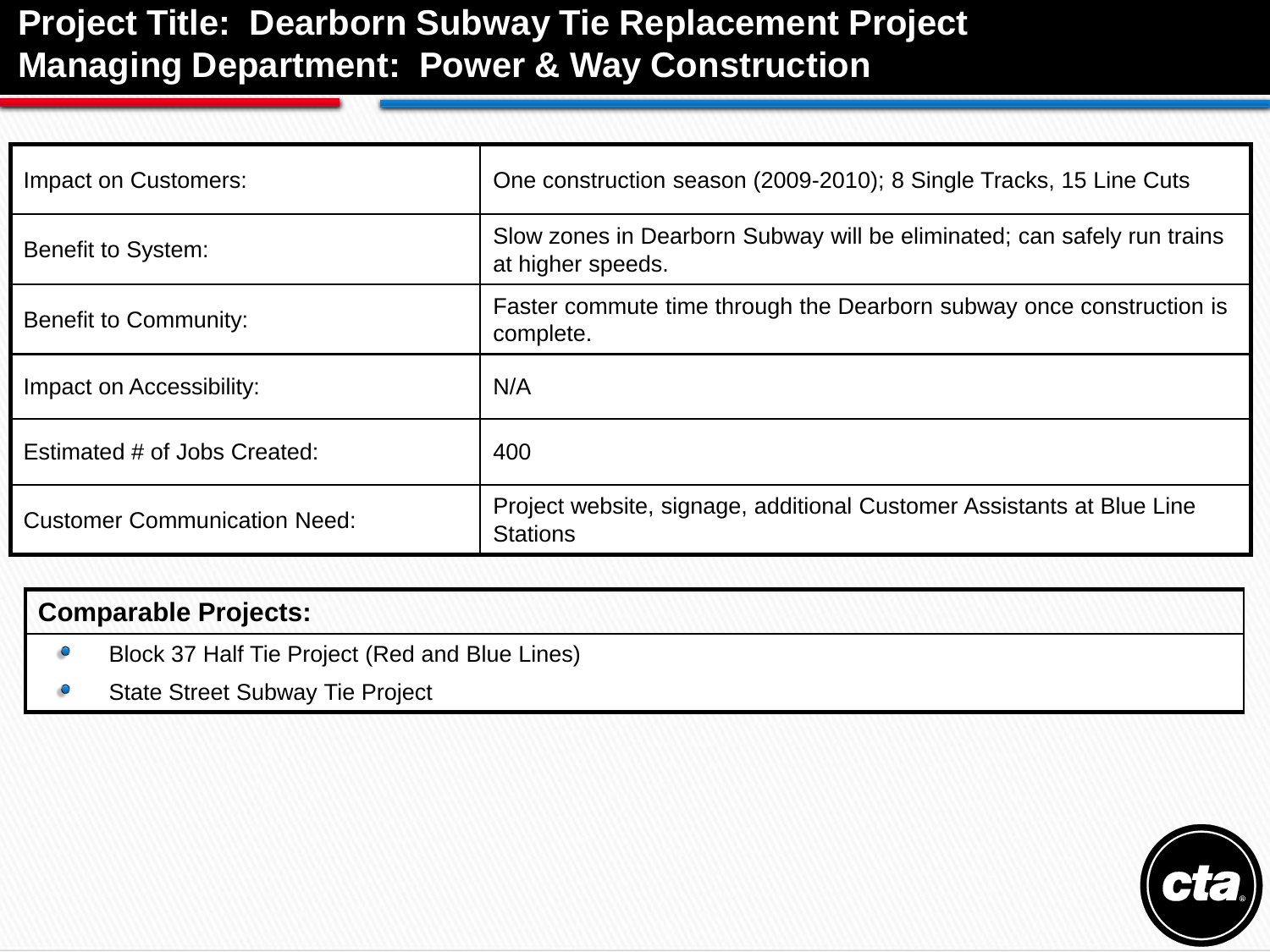## **Project Title: Dearborn Subway Tie Replacement Project Managing Department: Power & Way Construction**

## **Construction Progress**

| <b>Phase</b> | <b>Description</b>                                                                                                                                                                                                                                    | <b>Status</b>                                        |
|--------------|-------------------------------------------------------------------------------------------------------------------------------------------------------------------------------------------------------------------------------------------------------|------------------------------------------------------|
| Milestone A  | • Tie demolition, rail replacement and placement of temporary plates between the<br>North Portal and Grand Crossover                                                                                                                                  | Ongoing<br>(End<br>8/24/09                           |
| Milestone B  | • Half-tie replacement and replacement of rail from 1000 feet south of Grand<br>crossover to south end of platform at Clark/Lake.                                                                                                                     | Ongoing<br>(To be<br>completed<br>10/23/09)          |
| Milestone C  | • Half-tie replacement and replacement of running rail from south end of platform at<br>Clark/Lake to east of river.<br>• Removal of ballast, pour of new invert and half-ties and replacement of running rail<br>from east of river to south portal. | <b>Not Started</b><br>(To be<br>completed<br>12/7/09 |
|              | • Special track work at LaSalle crossover.                                                                                                                                                                                                            |                                                      |

#### **Delay Explanation:**

No current delays.

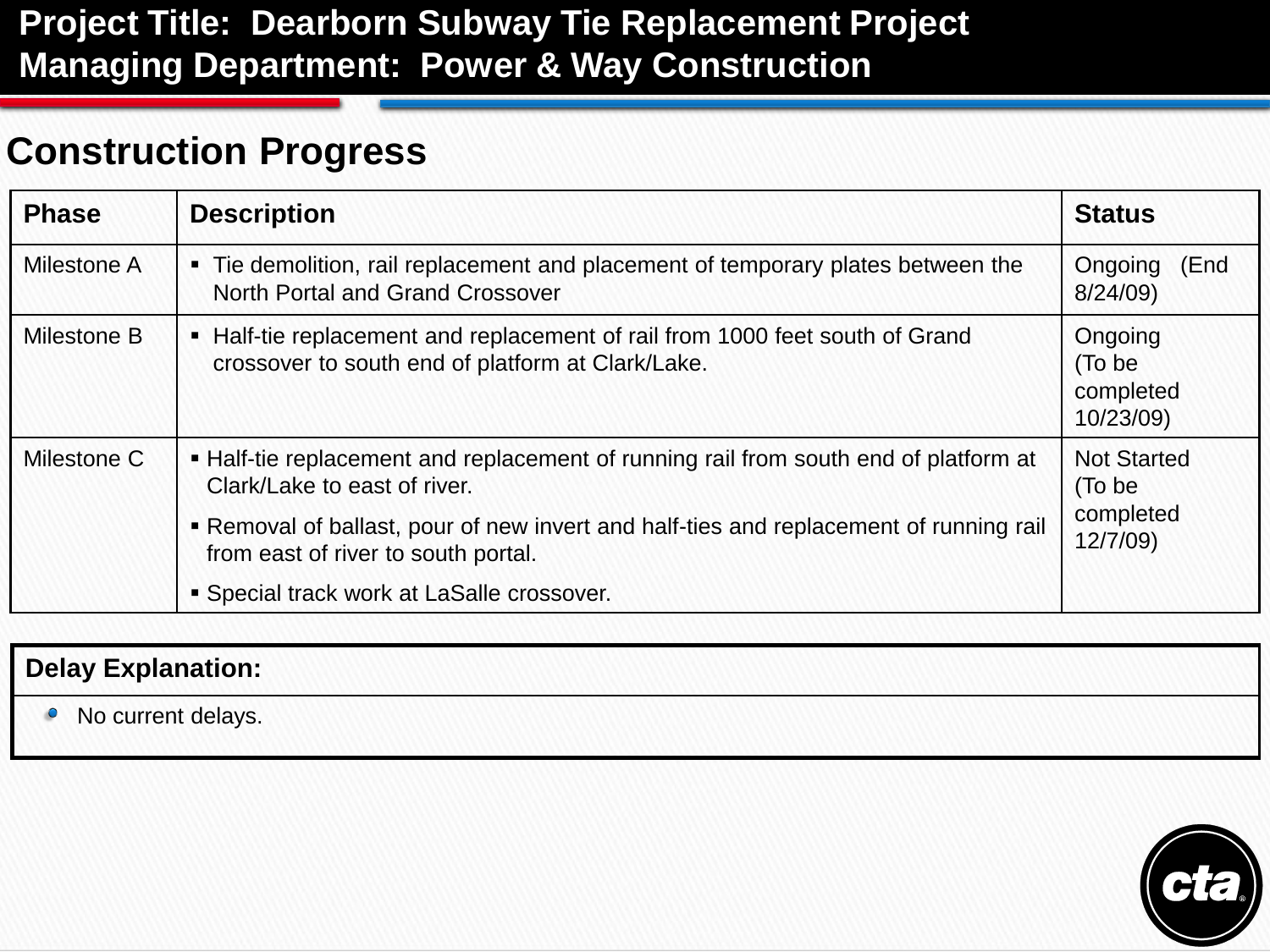## **Project Title: Systemwide Communications Upgrade Managing Department: Power & Way Construction**

| <b>Justification of Need:</b>                             | Upgrade communication infrastructure to address technological<br>changes. |
|-----------------------------------------------------------|---------------------------------------------------------------------------|
| <b>Priority of Project:</b>                               | High                                                                      |
| <b>Construction Contract Value:</b>                       | \$44.5M                                                                   |
| Earned to Date:                                           | \$36.1M                                                                   |
| <b>Percent Change Orders to Construction</b><br>Contract: | 43%                                                                       |
| Percent Time Used to Date:                                | 92%                                                                       |
| <b>Funding Source:</b>                                    | <b>IDOT, RTA, Bond funds</b>                                              |
| <b>Procurement Status:</b>                                | N/A                                                                       |
| Estimated Start Date/Estimated Length of<br>Project:      | NTP given 9/1/05; contract extended to 12/31/09                           |
| <b>Project Manager:</b>                                   | Carole Morey (GM); Herb Nitz (PM)                                         |

- Upgrade of new fiber optic and copper backbone  $\bullet$
- Installation of over 40 miles of new fiber and over 60 miles of new copper (w/Brown Line)
- Installation of over 120 new high-speed fiber optic nodes

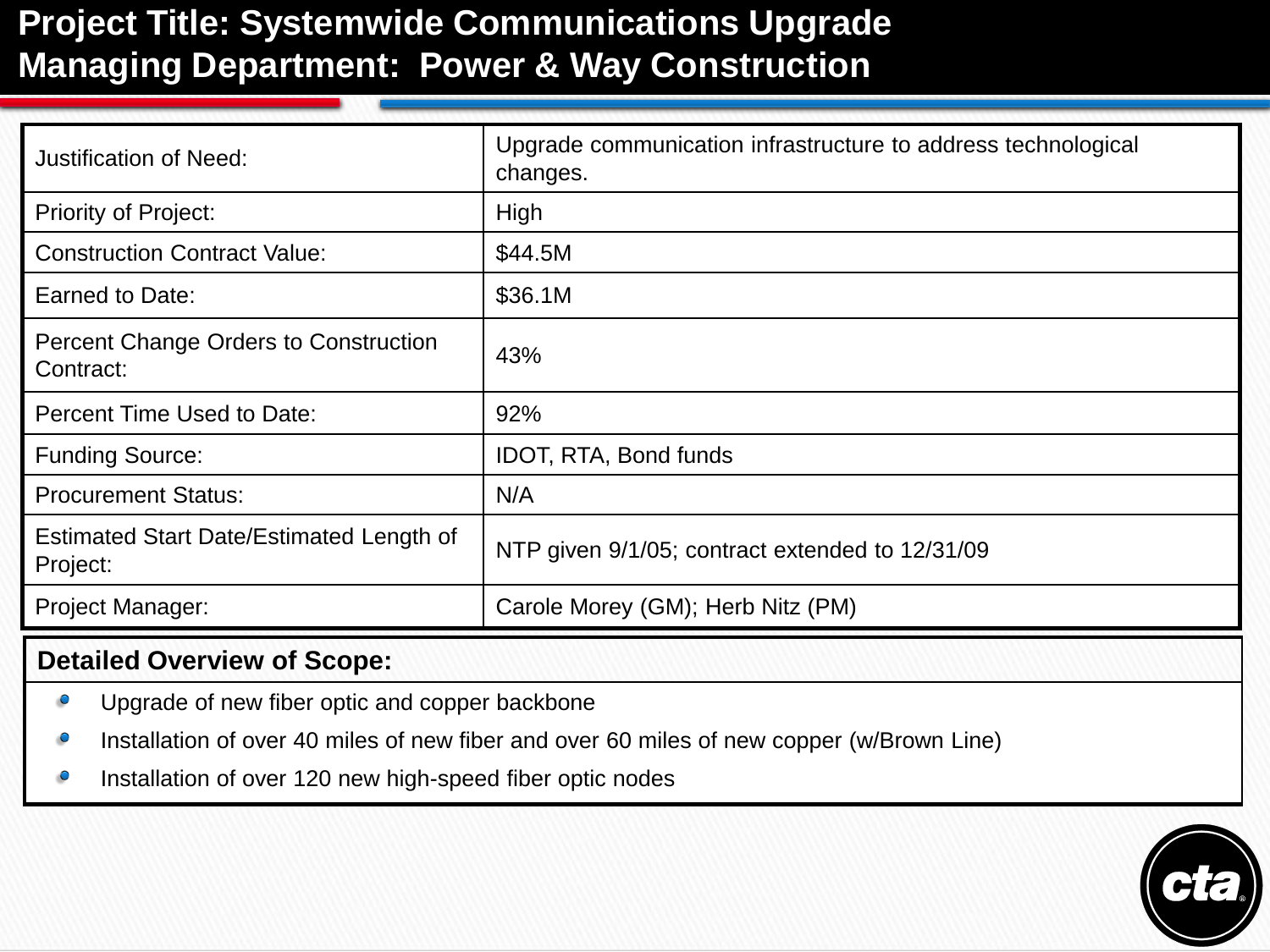## **Project Title: Systemwide Communications Upgrade Managing Department: Power & Way Construction**

| Impact on Customers:                | N/A                                                                                                                                                                       |
|-------------------------------------|---------------------------------------------------------------------------------------------------------------------------------------------------------------------------|
| Benefit to System:                  | Improve system-wide communication capabilities, reduce operating costs<br>and support future technology enhancements that can improve safety,<br>security and efficiency. |
| Benefit to Community:               | N/A                                                                                                                                                                       |
| Impact on Accessibility:            | N/A                                                                                                                                                                       |
| Estimated # of Jobs Created:        | N/A                                                                                                                                                                       |
| <b>Customer Communication Need:</b> | N/A                                                                                                                                                                       |

#### **Comparable Projects:**

Blue Line Signals project

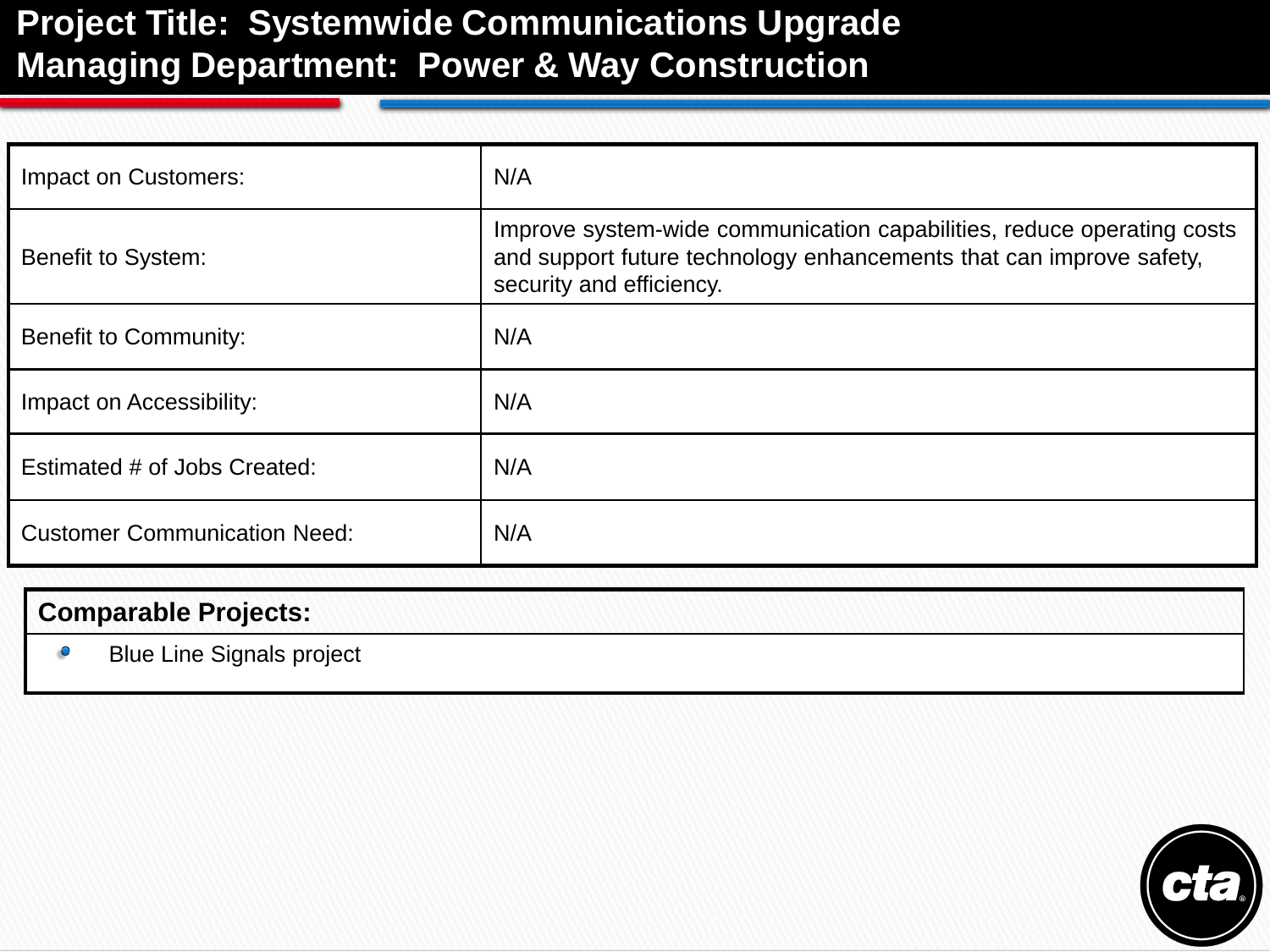## **Project Title: Systemwide Communications Upgrade Managing Department: Power & Way Construction**

## **Construction Progress**

| <b>Phase</b>                              | <b>Description</b>                                       | <b>Status</b>                                     |
|-------------------------------------------|----------------------------------------------------------|---------------------------------------------------|
| Construction                              | • Brown Line Communications package                      | Ongoing, complete<br>by 12/31/09                  |
|                                           | • Digital Advertising/ VMS signs (Brown Line)            | Began 8/5/09 at<br>Francisco,<br>Rockwell, Kedzie |
| Testing/<br>Cutovers/<br><b>Punchlist</b> | • Systemwide (also includes demolition of old equipment) | Complete by<br>12/31/09                           |

#### **Delay Explanation:**

Proceed Order (6/1/09) extended contract for an additional 7 months at no cost to CTA.

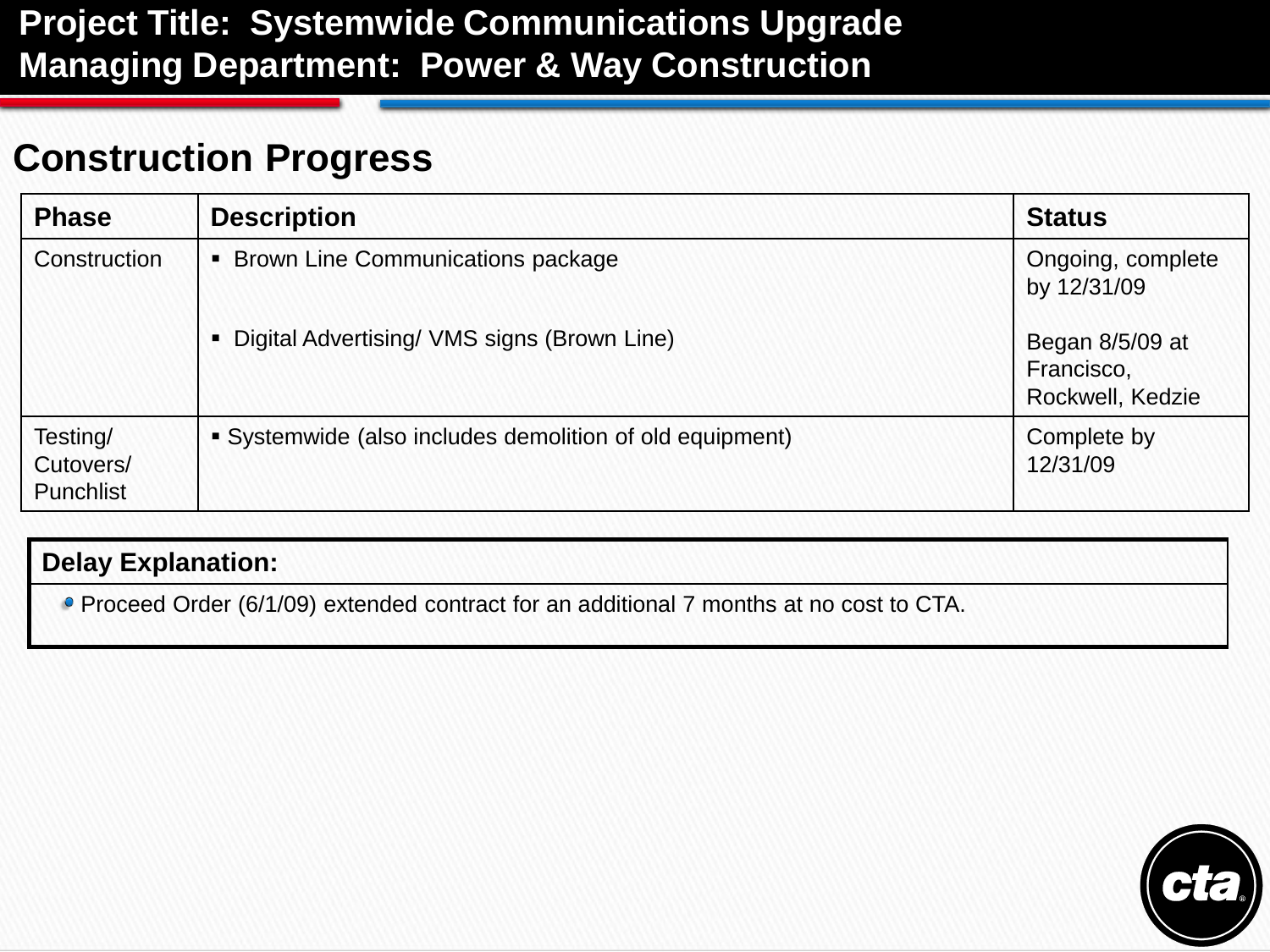## **Project Title: Security Camera Initiative Managing Department: Power & Way Construction**

| <b>Justification of Need:</b>                        | Increase security at stations and rail yards.                                  |
|------------------------------------------------------|--------------------------------------------------------------------------------|
| <b>Priority of Project:</b>                          | High/Critical                                                                  |
| Total Project Budget (Phases 1 and 2<br>only):       | \$17.9M                                                                        |
| <b>Construction Contract Value:</b>                  | JOC Work Order $#1 = $1.2M$                                                    |
| Earned to Date:                                      | N/A                                                                            |
| Percent Change Orders to Construction<br>Contract:   | N/A                                                                            |
| Percent Time Used to Date:                           | Phase $1 = 26%$                                                                |
| <b>Funding Source:</b>                               | DHS, RTA (AFC portion)                                                         |
| <b>Procurement Status:</b>                           | In process                                                                     |
| Estimated Start Date/Estimated Length of<br>Project: | NTP given 7/21/09 for first six Green Line Stations (Complete in 10<br>months) |
| Project Manager:                                     | Carole Morey (GM); Herb Nitz (PM)                                              |

- $\bullet$ Phase 1: Security cameras at 17 Green Line stations (complete by 12/31/09)
- Phase 2: Security cameras at 12 Red Line stations (complete by 5/31/10) and face capture cameras at all stations (complete by 5/31/10).
- Phase 3: Full security camera coverage at all remaining stations (funding dependent)

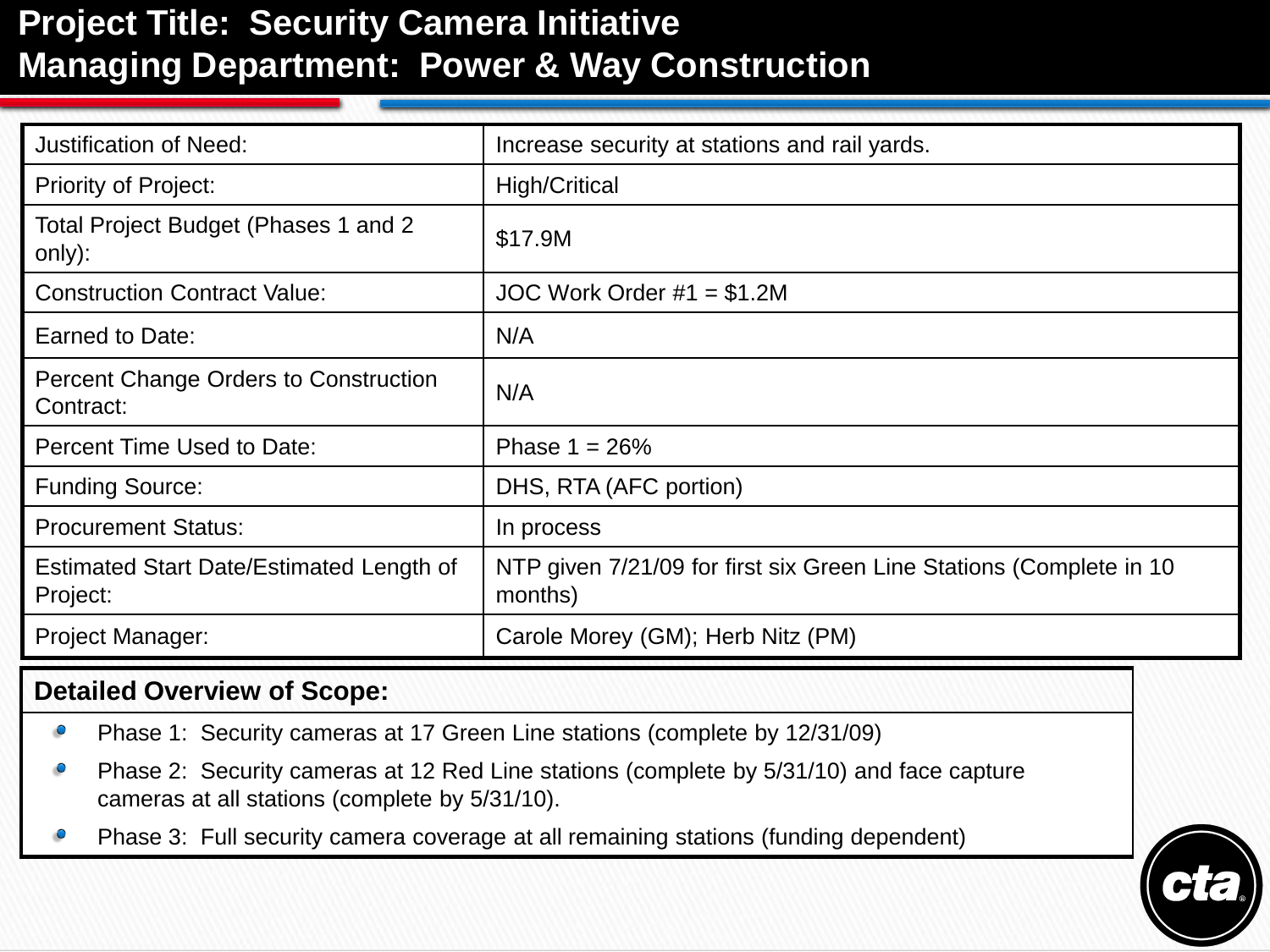## **Project Title: Security Camera Initiative Managing Department: Power & Way Construction**

| Impact on Customers:                | N/A               |
|-------------------------------------|-------------------|
| Benefit to System:                  | Improved security |
| <b>Benefit to Community:</b>        | Improved security |
| Impact on Accessibility:            | N/A               |
| Estimated # of Jobs Created:        | N/A               |
| <b>Customer Communication Need:</b> | N/A               |

#### **Comparable Projects:**

- Subway camera project
- Dan Ryan Camera change order

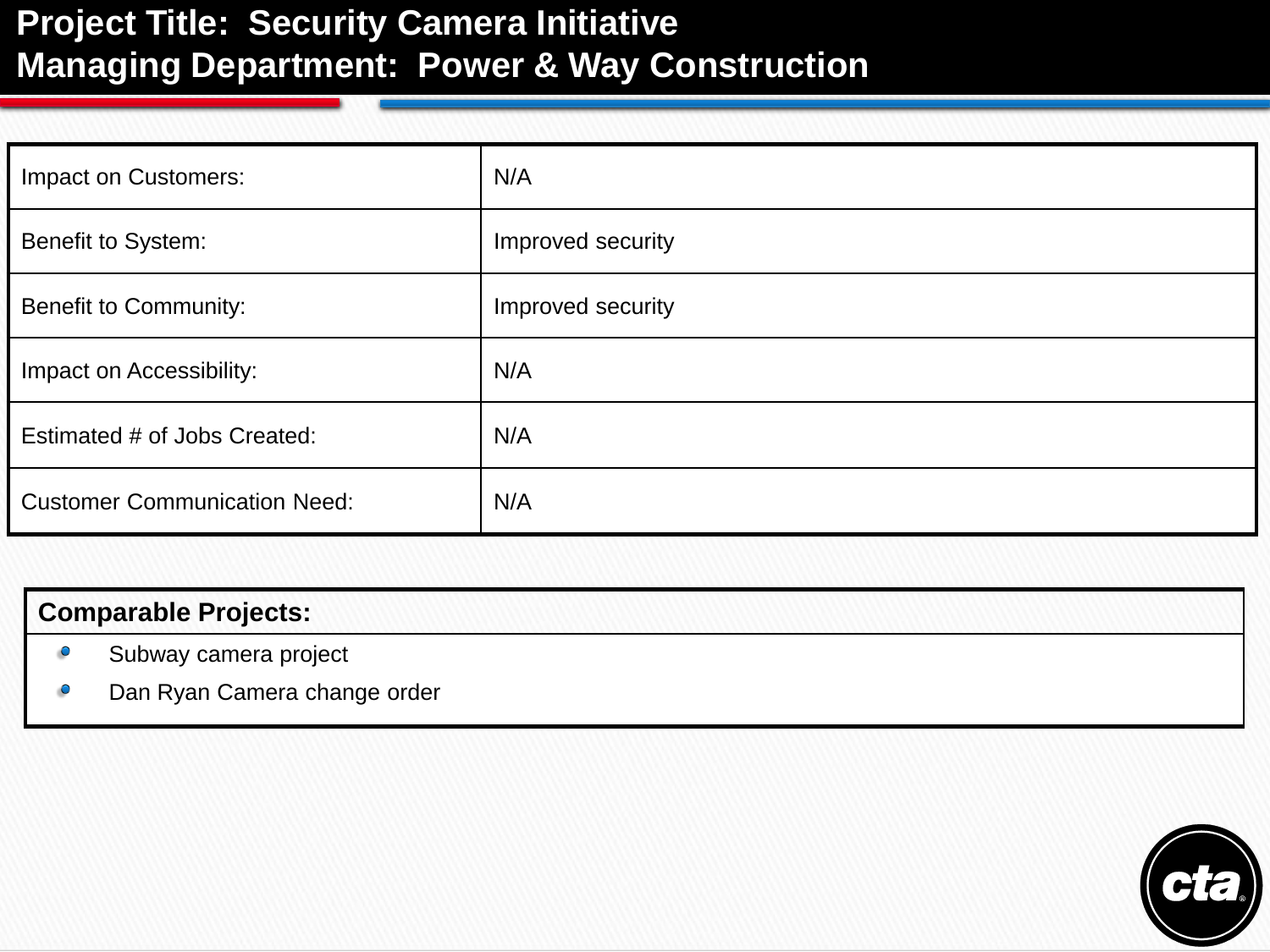## **Project Title: Security Camera Initiative Managing Department: Power & Way Construction**

## **Construction Progress**

| <b>Phase</b>              | <b>Description</b>                                                                                                   | <b>Status</b>                                  |  |
|---------------------------|----------------------------------------------------------------------------------------------------------------------|------------------------------------------------|--|
| Construction              | • Green Line – Lake Branch (Central, Laramie, Cicero, Pulaski,<br>Conservatory/Central Park, California)             | NTP for first six<br>stations given<br>7/21/09 |  |
| Design/<br>Procurement    | • Securing phase 2 design services via a task order under the Mechanical<br>Engineering contract.                    | Ongoing                                        |  |
|                           | • JOC contractor preparing estimate for second work order covering the balance<br>of the Phase 1 Green Line stations | Due 8/31/09                                    |  |
| <b>Delay Explanation:</b> |                                                                                                                      |                                                |  |
| • No current delays.      |                                                                                                                      |                                                |  |

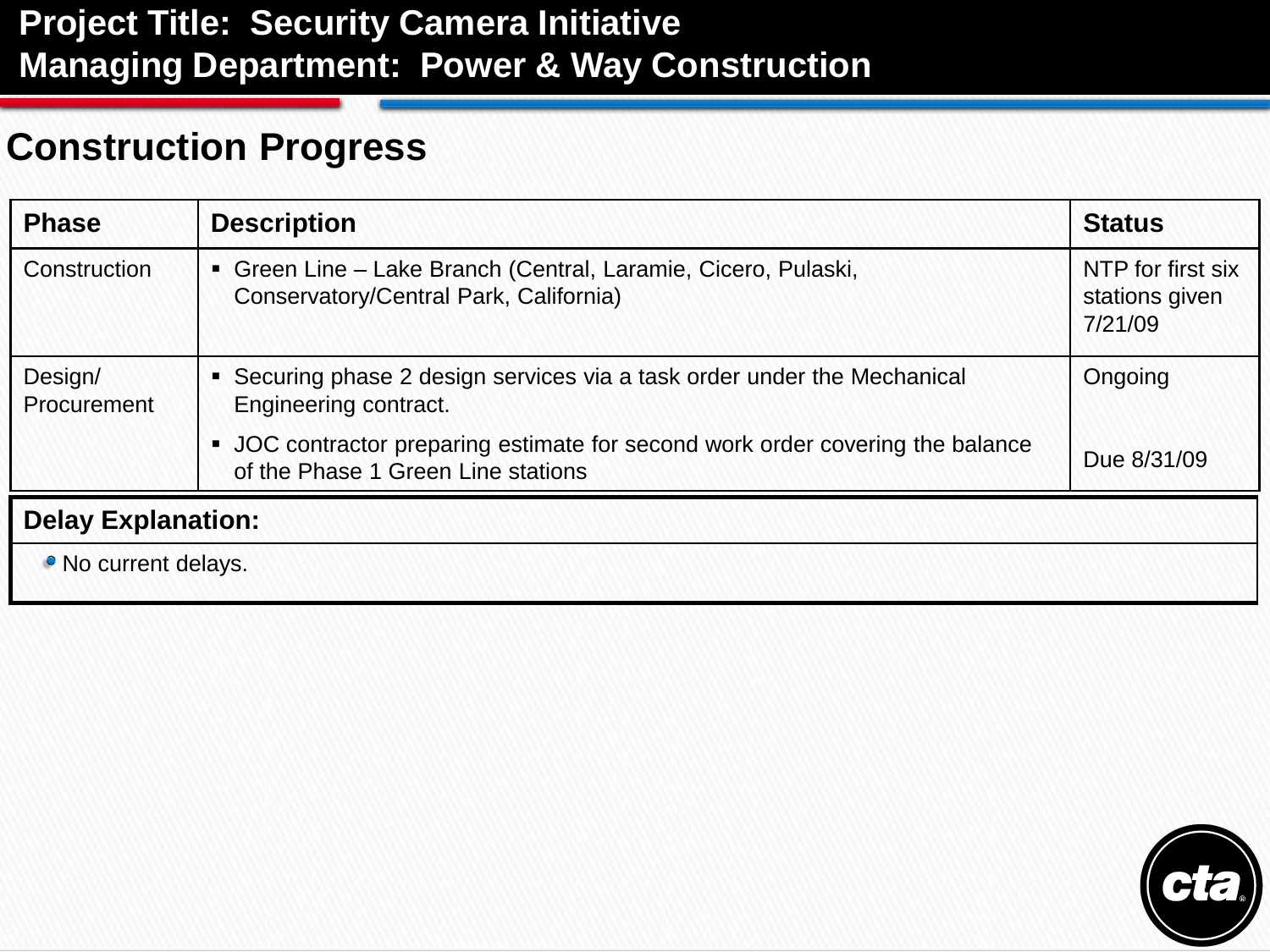## **Project Title: Howard Signals Project Managing Department: Power & Way Construction**

| <b>Justification of Need:</b>                        | Restore Reliability and Improve Performance of the Train Control<br>System |
|------------------------------------------------------|----------------------------------------------------------------------------|
| <b>Priority of Project:</b>                          | High                                                                       |
| <b>Total Project Budget:</b>                         | \$7M                                                                       |
| <b>Construction Contract Value:</b>                  | \$5,514,404.00 (Signal); \$354,885.41 (JOC)                                |
| Earned to Date:                                      | \$0                                                                        |
| Percent Change Orders to Construction<br>Contract:   | $0\%$                                                                      |
| Percent Time Used to Date:                           | $0\%$                                                                      |
| <b>Funding Source:</b>                               | <b>CTA Bonds</b>                                                           |
| <b>Procurement Status:</b>                           | NTP was issued August 6, 2009                                              |
| Estimated Start Date/Estimated Length of<br>Project: | August 6, 2009, 720 Days                                                   |
| <b>Project Manager:</b>                              | Barney Gray (GM); Grace Ohs (PM)                                           |

- Upgrade existing Vital Processor Interlocking (VPI) systems at Interlockings near the Howard Street Station. Upgrades to Communication hardware and software. Also includes replacement of faceplates for Howard Control Panel, new CTC Workstation, and new Maintainer's overview displays.
- Project also includes supplemental JOC work at Howard Tower. Roof replacement, HVAC replacement, and new fire suppression system is included.

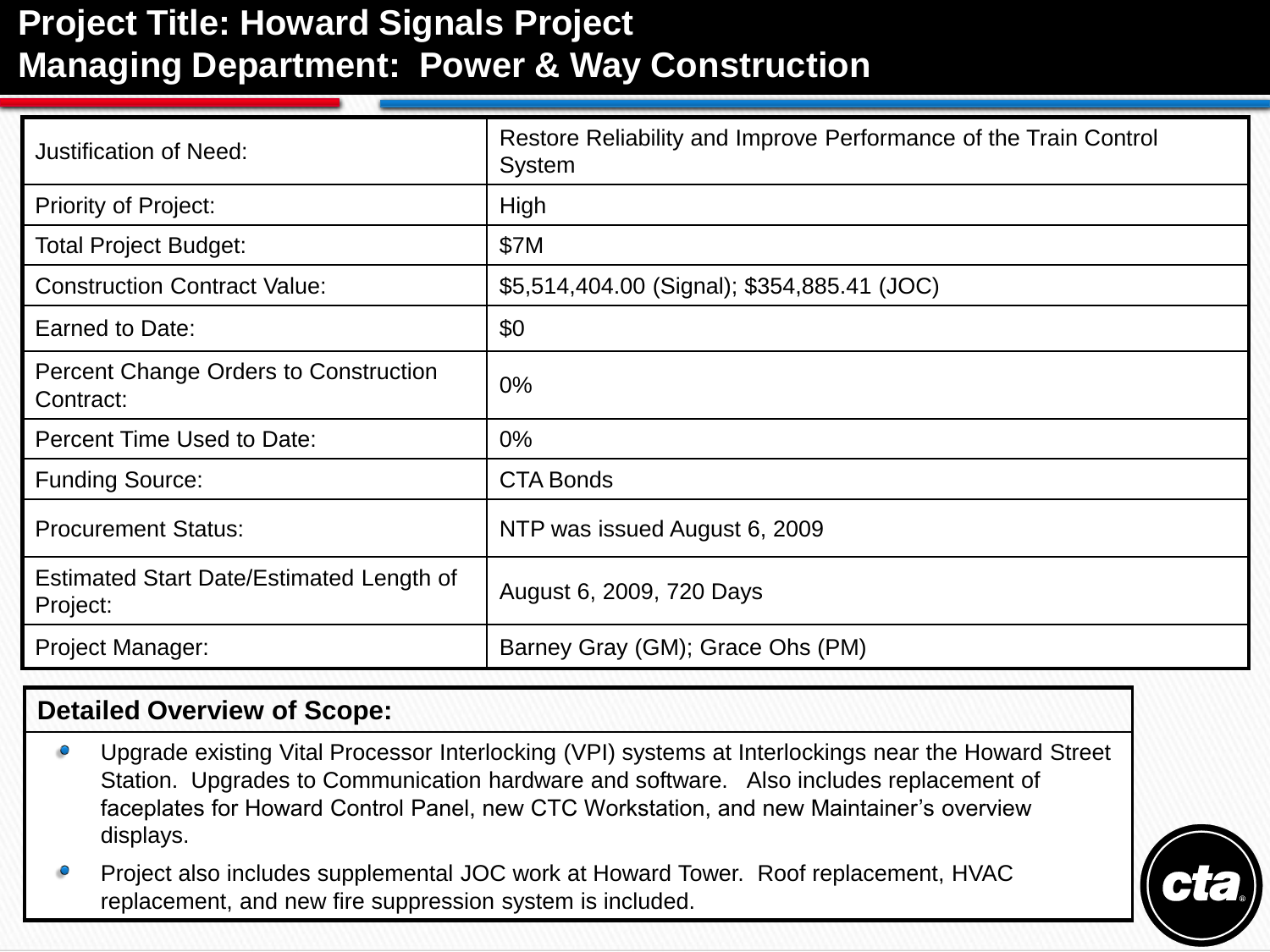## **Project Title: Howard Signals Project Managing Department: Power & Way Construction**

| Impact on Customers:                | During non-rush periods, reduced train speeds when workers are on the<br>ROW.                                                                 |
|-------------------------------------|-----------------------------------------------------------------------------------------------------------------------------------------------|
| Benefit to System:                  | Improve signal system at Howard Interlocking to prevent delays to service.                                                                    |
| <b>Benefit to Community:</b>        | More consistent travel times due to increased reliability.                                                                                    |
| Impact on Accessibility:            | N/A                                                                                                                                           |
| Estimated # of Jobs Created:        | N/A                                                                                                                                           |
| <b>Customer Communication Need:</b> | • Courtesy notification to the Alderman and Community about the project.<br>. Train announcements about reduced speeds due to workers on ROW. |

#### **Comparable Projects:**

- Blue Line Signals Project
- Loop Signals Project

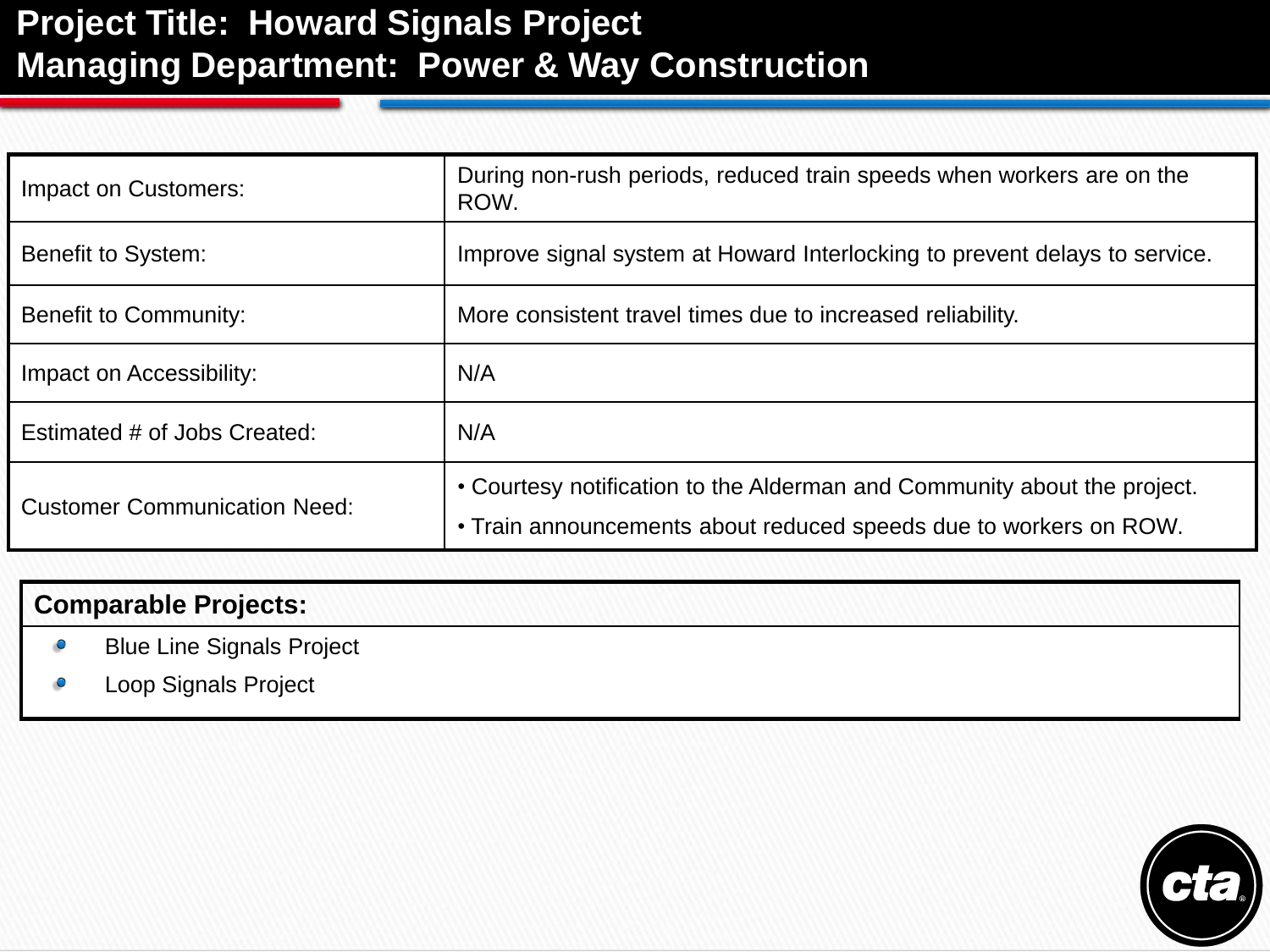## **Project Title: Howard Signals Project Managing Department: Power & Way Construction**

## **Construction Progress**

| <b>Phase</b>               | <b>Description</b>                                                                                                                                                           | <b>Status</b>         |
|----------------------------|------------------------------------------------------------------------------------------------------------------------------------------------------------------------------|-----------------------|
| <b>Bid</b>                 | • Board Approval of Sole Source Contract for Alstom Signaling Inc.                                                                                                           | Approved 6/10/09      |
| Construction               | • NTP                                                                                                                                                                        | <b>Issued 8/06/09</b> |
| <b>JOC</b><br>Construction | . Wight-Hill started work 6/10/09, HVAC and Roof Work is substantially complete,<br>Fire Suppression System needs to be retested due to issues with the seal of the<br>room. | Ongoing               |

#### **Delay Explanation:**

- Project was originally presented as a potential change to Howard Street Station but due later revised to a Sole Source Contract.
- NTP for Alstom was delayed due to insurance issues that were resolved on 7/16/09. NTP was issued 8/06/09.
- Planned Completion Date of JOC work at Howard Tower has been extended from 7/29/09 to 8/14/09 due to coordination issues with roof structure and new HVAC equipment.
- Retesting of the Fire Suppression system is scheduled for 8/28/09 due to issues with the seal of the room. Contractor is addressing these issues.

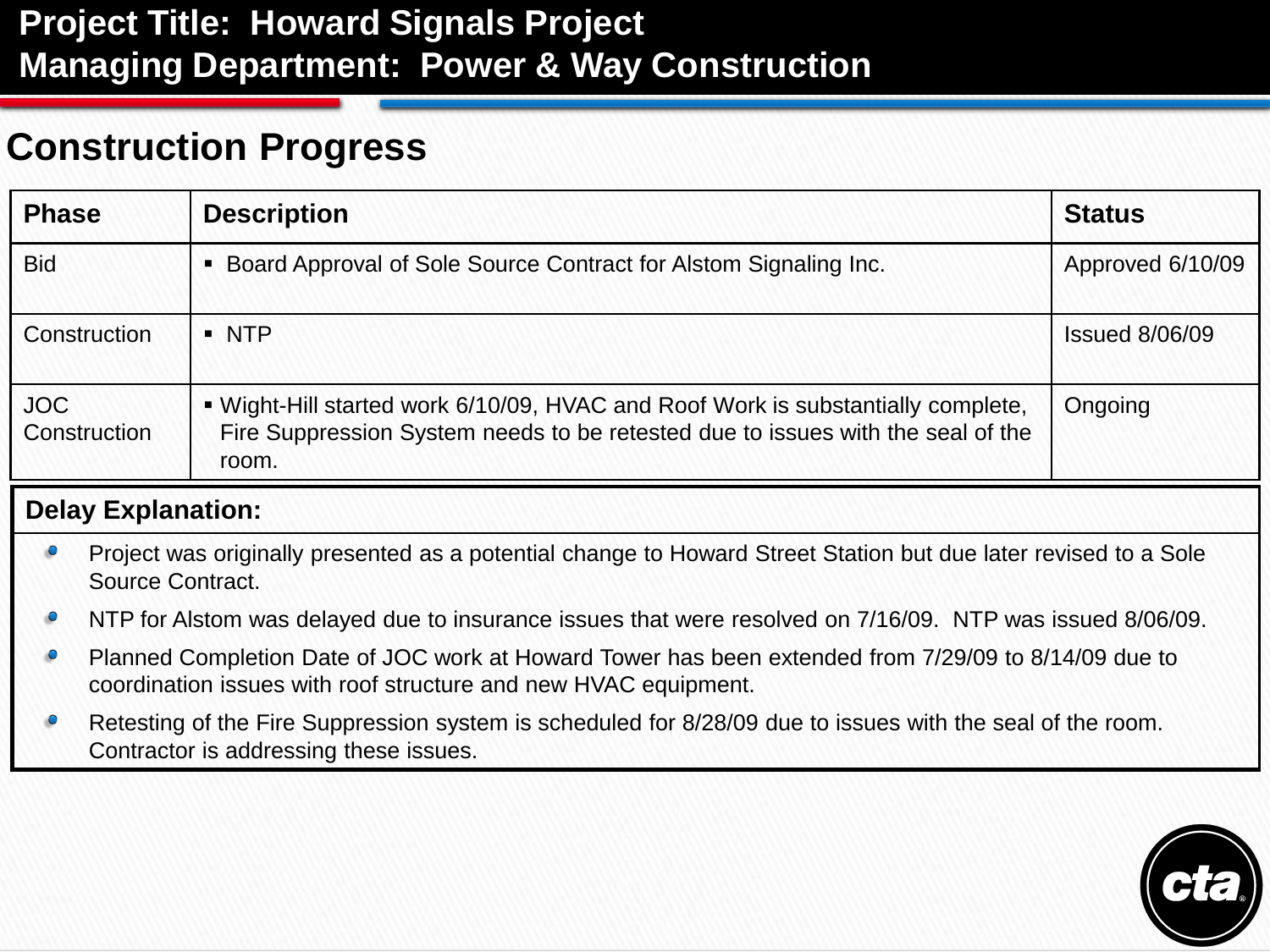## **Project Title: Loop Signals Project Managing Department: Power & Way Construction**

| <b>Justification of Need:</b>                              | Upgrade Towers and Interlocking Control Systems to current<br>technology; Tower 18 past useful life |
|------------------------------------------------------------|-----------------------------------------------------------------------------------------------------|
| <b>Total Project Budget:</b>                               | \$103.2M                                                                                            |
| <b>Construction Contract Value:</b>                        | \$67.7M                                                                                             |
| Earned to Date:                                            | \$43.1M or 63.7%                                                                                    |
| <b>Percent Change Orders to Construction</b><br>Contract:  | 40.0%                                                                                               |
| Percent Time Used to Date:                                 | 100%                                                                                                |
| <b>Funding Source:</b>                                     | FTA, RTA and Bond Funds                                                                             |
| <b>Estimated Start Date/Estimated Length of</b><br>Project | NTP 2/21/07; Original Completion Date 9/2009; Revised Completion<br>Date 9/2010                     |
| <b>Project Manager:</b>                                    | Barney Gray (GM); Brittany Dyra (PM)                                                                |

- New Bi-directional Cab Signal System for the Loop
- Construction of new Control Tower at Lake/Wells
	- New control panel with remote controls for Tower 12 and Jefferson
- **Installation of a new Signal Facility Building at Randolph/Wells**
- Installation of a new Tower 12 Relay House
- Installation of new Interlocking at Jefferson

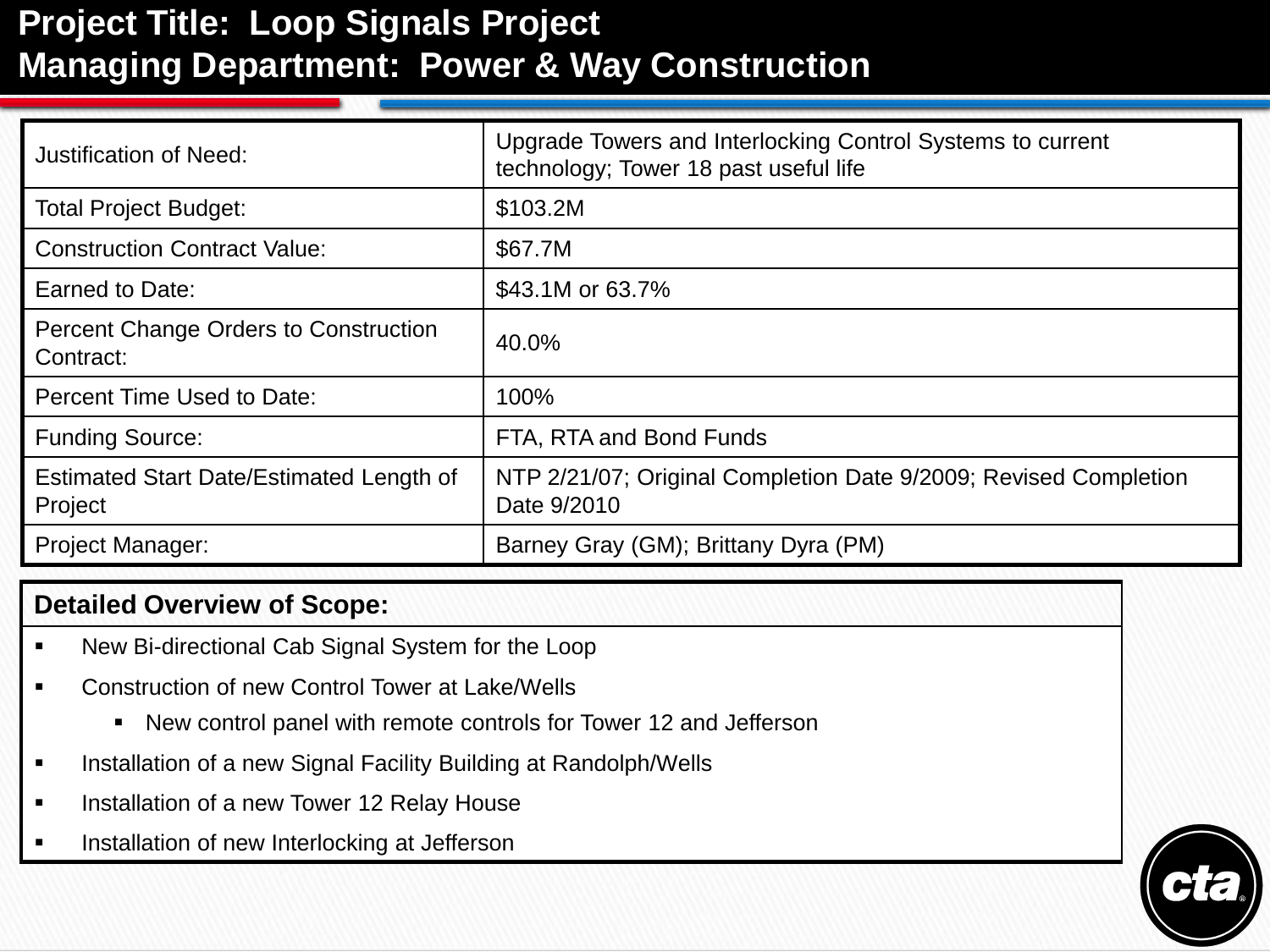## **Project Title: Loop Signals Project Managing Department: Power & Way Construction**

## **Construction Progress**

| <b>Phase</b> | <b>Description</b>                                      | <b>Original</b><br><b>Completion</b><br><b>Date</b> | <b>Revised</b><br><b>Completion</b><br><b>Date</b> | <b>Actual</b><br><b>Completion</b><br><b>Date</b> |
|--------------|---------------------------------------------------------|-----------------------------------------------------|----------------------------------------------------|---------------------------------------------------|
| Milestone 1  | Approved Signal Block Design                            | 8/20/07                                             | 4/2008                                             | 3/18/08                                           |
| Milestone 2  | <b>Approved Cable Plan</b>                              | 9/4/07                                              | 5/2008                                             | 5/21/08                                           |
| Milestone 3  | <b>Approved Tower 18 Circuit Design</b>                 | 9/19/07                                             | 6/2008                                             | 12/2/08                                           |
| Milestone 4  | <b>Audio Circuit Cutover</b>                            | 9/2008                                              | N/A                                                | 9/14/08                                           |
| Milestone 5  | Tower 18 Relay Room                                     | 3/20/09                                             | 10/2009                                            | <b>TBD</b>                                        |
| Milestone 6  | Tower 18 (Can't start until Milestone 5 is<br>complete) | None Provided                                       | 3/2010                                             |                                                   |
| Milestone 7  | Tower 18 Interlocking                                   | 8/2009                                              | 3/2010                                             |                                                   |
| Milestone 8  | Tower 12 Interlocking                                   | 8/2009                                              | 7/2010                                             |                                                   |
| Milestone 9  | <b>Substantial Completion</b>                           | 9/2009                                              | 9/2010                                             |                                                   |

#### **Delay Explanation:**

Original project schedule to be complete 9/2009; current project schedule shows completion for 9/2010. See dates above for details.

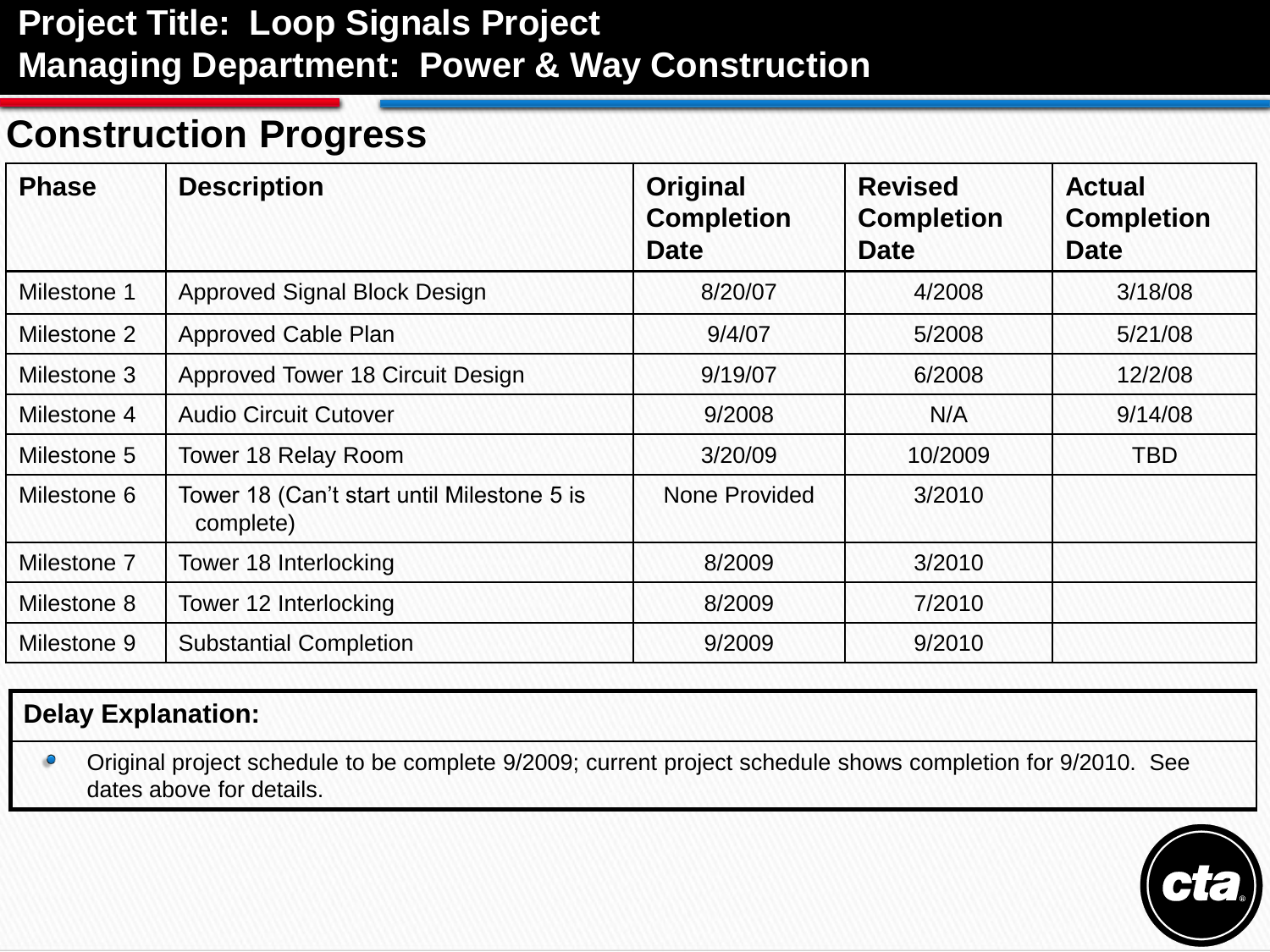## **Project Title: Blue Line Signals Project Managing Department: Power & Way Construction**

| Justification of Need:                                     | Signal system is beyond expected service life and upgrades needed for<br>compatibility with new AC-powered railcars. Traction Power upgrades<br>needed to reduce power shutdowns and service disruptions. |
|------------------------------------------------------------|-----------------------------------------------------------------------------------------------------------------------------------------------------------------------------------------------------------|
| <b>Total Project Budget:</b>                               | \$243M                                                                                                                                                                                                    |
| <b>Construction Contract Value:</b>                        | \$183.3M                                                                                                                                                                                                  |
| Earned to Date:                                            | \$166.6M or 91%                                                                                                                                                                                           |
| Percent Change Orders to<br><b>Construction Contract:</b>  | 6.2%                                                                                                                                                                                                      |
| Percent Time Used to Date:                                 | 100% of original time, 94% with new date of 11/22/09                                                                                                                                                      |
| <b>Funding Source:</b>                                     | CTA Bonds, RTA, FTA, IDOT                                                                                                                                                                                 |
| <b>Estimated Start Date/Estimated</b><br>Length of Project | NTP 12/1/05; Original Scope Completion Date 7/1/09, Substantial<br>Completion Date for Additional Work 11/22/09                                                                                           |
| <b>Project Manager:</b>                                    | Barney Gray (GM); Grace Ohs (PM)                                                                                                                                                                          |

- Blue Line Signal and Traction Power Upgrades.  $\bullet$
- Replace and upgrade signals, power distribution, and associated components at various facilities in the Dearborn Subway, and on the Congress and Kennedy Branches of the Blue Line and State Street Subway. Upgrades to communication facilities.